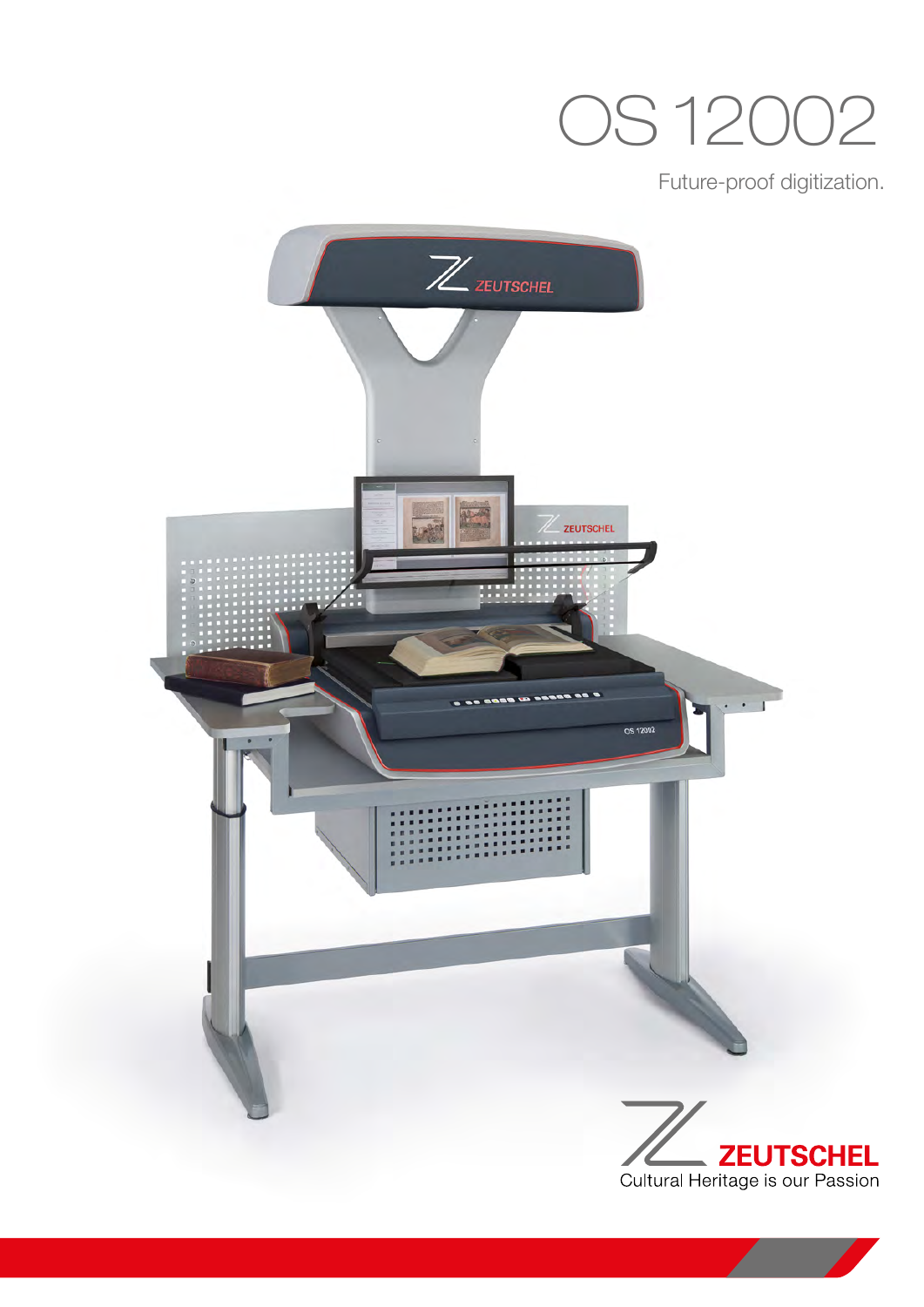If you need to digitize large-size documents, valuable books and maps, the OS 12002 product family provides a futureproof solution for every requirement.

The rear, glare-free illumination and the intuitive operating system with monitor control ensure excellent results. Faulty scans and uneven illumination are thus things of the past. The OS 12002 is especially document and user friendly because you can scan faster than it takes to blink (<1 sec). The low level of light emission not only protects valuable documents, but also makes the handling safe, efficient, and ergonomic. The OS 12002 is aesthetically pleasing and extremely functional at the same time. It makes digitisation intuitive and easy.

The OS 12002 V, which was developed working closely with experienced archivists, completes the OS 12002 product family. With an opening angle of 90°, the OS 12002 V meets the standard of restorers not to scan old and historically valuable books with an opening angle of 180°, 140° or 120° but with a maximum of 90°. In the process, the books can be scanned with or without a glass plate depending on the need. Other accessories, like for example, inlays for protecting the book spine are optionally available.



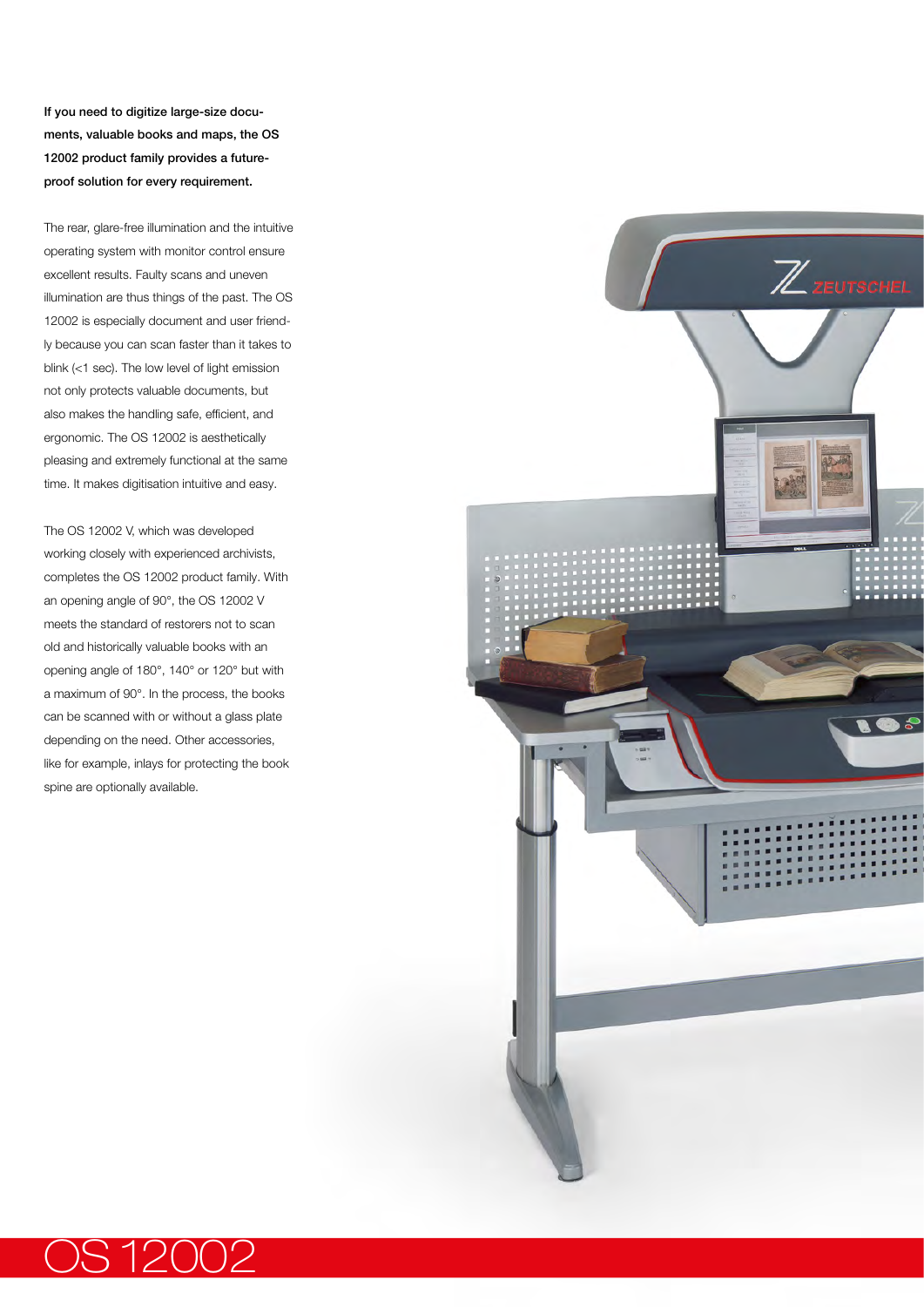## The OS 12002 series

- Description: Overhead tabletop scanner for books, newspapers and large-size documents (certificates, drawings, maps)
- User software: Software OS 12 for high productivity with all the standard image processingtools, like for example, masking, cropping, deskewing, removing black border and connecting to the Document Management Systems
- Image processing / image enhancement software (optional): integrated color management, book curve correction, contrast improvement, image rotation, despeckle, deskewing, cropping, masking, b&w scanning with dynamic threshold, etc.

**ZEUTSCHEL** 

**OS 12002** 

## Product advantages

- high speed (scanning time only 1 second per scan)
- does not depend on ambient light
- low exposure to light (illumination will only be activated when scanning)
- no glare, no exposure to heat
- no UV radiation
- **best results**
- high productivity
- no reflections with high gloss originals
- excellent cost-performance ratio
- the device models Comfort, Advanced Plus and V-book scanner are optionally available.
- The top-scanners of this series OS 12002 Advanced Plus and OS 12002 V – are provided with an automatic work mode: automatic positioning of the book, automatic opening of the glass plate and automatic lowering of the book support plates after scanning, automatic start of scan, electronically controlled book pressure, continuously adjustable in 5 steps for protection of the documents